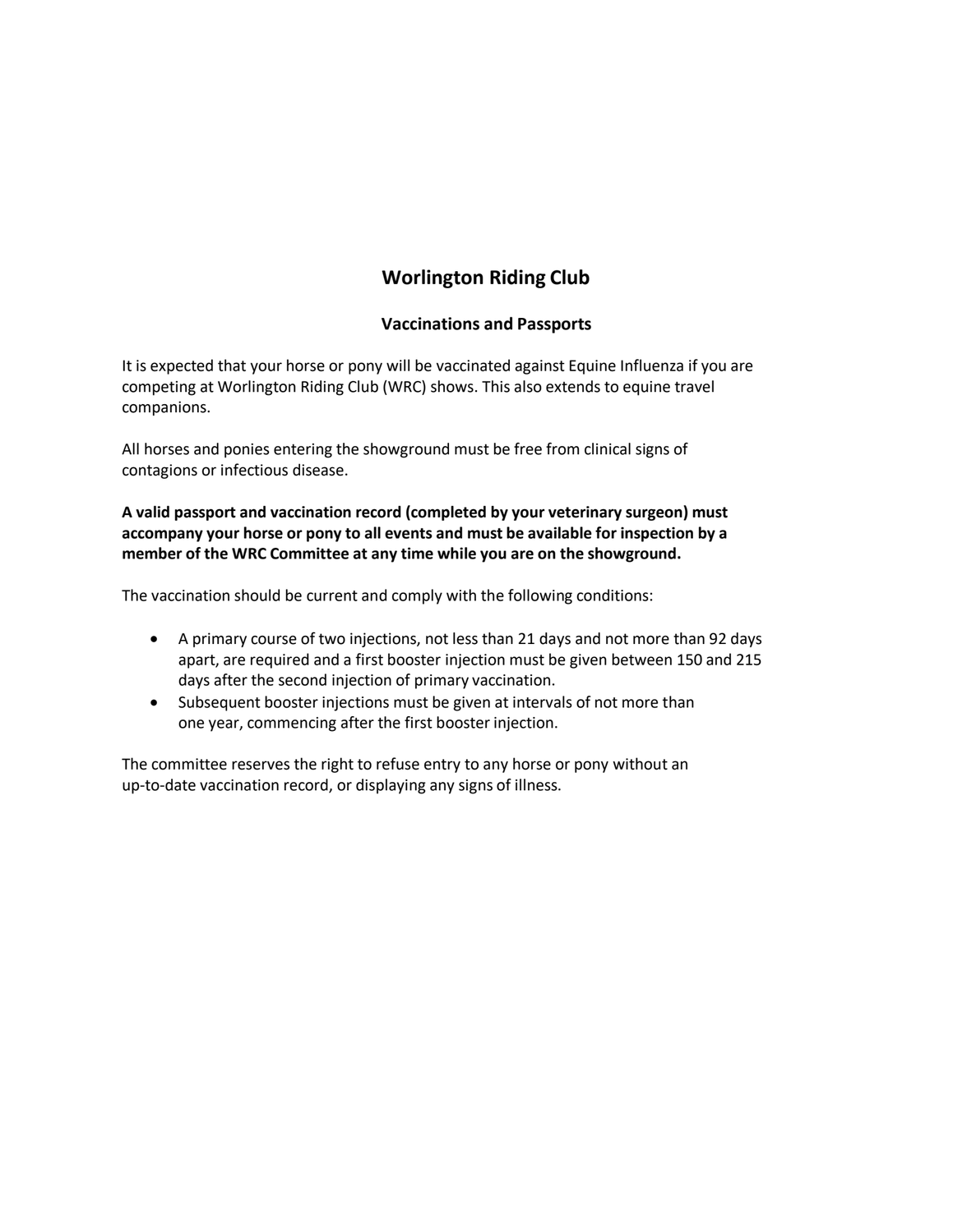### **RoR Riding Club Challenge**

Although all thoroughbred horses, registered or unregistered with any association are welcome to compete in relevant height classes at all Worlington's shows they need to be registered with RoR in order to take part in the RoR Riding Club Challenge. An RoR Riding Club Challenge Rosette will be awarded to the horse and rider (member or non-member of the club) combination scoring the most points on the day – points are awarded for class placing and participation. The RoR registration number must be included on the entry form for each class.

An RoR challenge trophy will be awarded at the end of 2019 to the Worlington Riding Club member with an ex-racehorse (RoR Registered) accruing the most points at a Worlington Riding Club Show/events in 2019.

### **Teams**

The club is hoping to enter Senior and Junior teams for the Area 14 competitions in the coming season. Teams consist of four members, with the best three scores to count and the standards are within the reach of most members. Team selectors have full details of fence heights, etc. Entry fees are paid by the club and in most cases it is possible to share transport.

# **Representing Worlington RC at BRC Area Competitions**

We are proud to put forward teams and individuals to represent Worlington Riding Club (WRC) at British Riding Clubs (BRC) Area competitions and encourage any fully paid-up members who are interested in being selected to ride for a team or as an individual to contact the respective team managers.

#### **Team Managers:**

| Showjumping/Horse Trials/Eventer Trials/<br><b>Combined Training</b> | Barbie Hurrell: barbie.hurrell@gmail.com   |
|----------------------------------------------------------------------|--------------------------------------------|
| <b>Dressage/Combined Training:</b>                                   | Siobhan Gilligan: s_gilligan@hotmail.co.uk |

# **Selection for BRC competitions**

Individuals wanting to be considered for team selection should be active riding club members, taking part in and/or volunteering to help at some Club competitions or showground preparation throughout the year. **Please remember that it is also a requirement of your membership to help out at least once a year!**

## **Entry fees**

The Club will pay entry fees for classes where we have Junior and/or Senior team and/or individual members taking part, details of which will be confirmed to you by the relevant team manager. **Please note, however, that you will be expected to pay half of your entry fee if you withdraw from the competition and there**